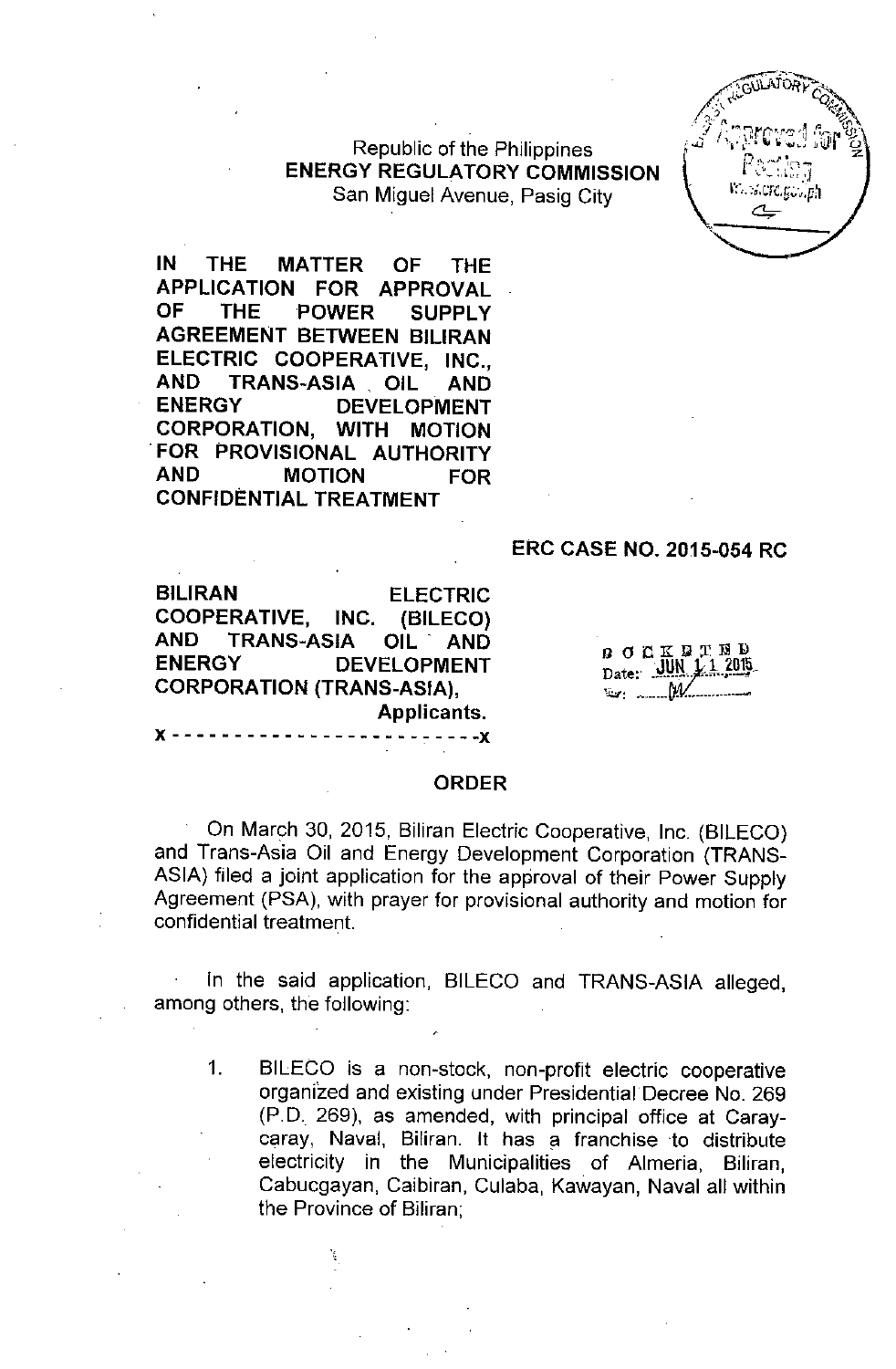$\mathcal{S}^{(n-1)}$ 

- 2. TRANS-ASIA is a corporation duly organized and existing under the laws of the Republic of the Philippines, with principal address at Level **11,** PHINMA Plaza, 39 Plaza Drive, Rockwell Center, Makati City;
- 3. Pursuant to Rule 20 (B) of the Commission's Rules of Practice and Procedure, the instant application is submitted to the Commission for its review and approval of the PSA dated December 20, 2014 executed by and between BILECO and TRANS-ASIA;
- 4. In compliance with Rule 6 of the Commission's Rules of Practice and Procedure, a copy of the Joint Application with all its annexes and accompanying documents were furnished to the legislative bodies of the cities or municipalities where BILECO principally operates. The copies of the corresponding proofs of receipt are attached to the application as Annex "C-1" and series;
- 5. Furthermore, they have caused the publication of the present Joint Application in its entirety, excluding its annexes, in a newspaper of general circulation within BILECO's franchise area. The copies of the newspaper and the corresponding affidavit of publication are attached as Annexes "C-2" and "C-3," respectively;
- 6. TRANS-ASIA was selected as a winning bidder after the Power Sector Assets and Liabilities Management Corporation (PSALM) conducted a bidding for the selection and appointment of Independent Power Producer Administrator (IPPA) for the Strips of Energy of the Unified Leyte Geothermal Power Plant (ULGPP) pursuant to Section 51(c) of Republic Act No. 9136 (R.A. 9136), otherwise known as the *Electric Power Industry Reform Act* of 2001 (EPIRA). TRANS-ASIA was issued a *Notice* of *Award* by PSALM for the right to 40 MW Strips of Energy from the ULGPP. A copy of the *Notice* of *Award* is attached to the application as Annex "D";
- 7. Power Supply. At present, BILECO sources its electricity requirements from different power suppliers. However, due to increasing energy demand and volatility of Wholesale Electricity Spot Market (WESM) prices,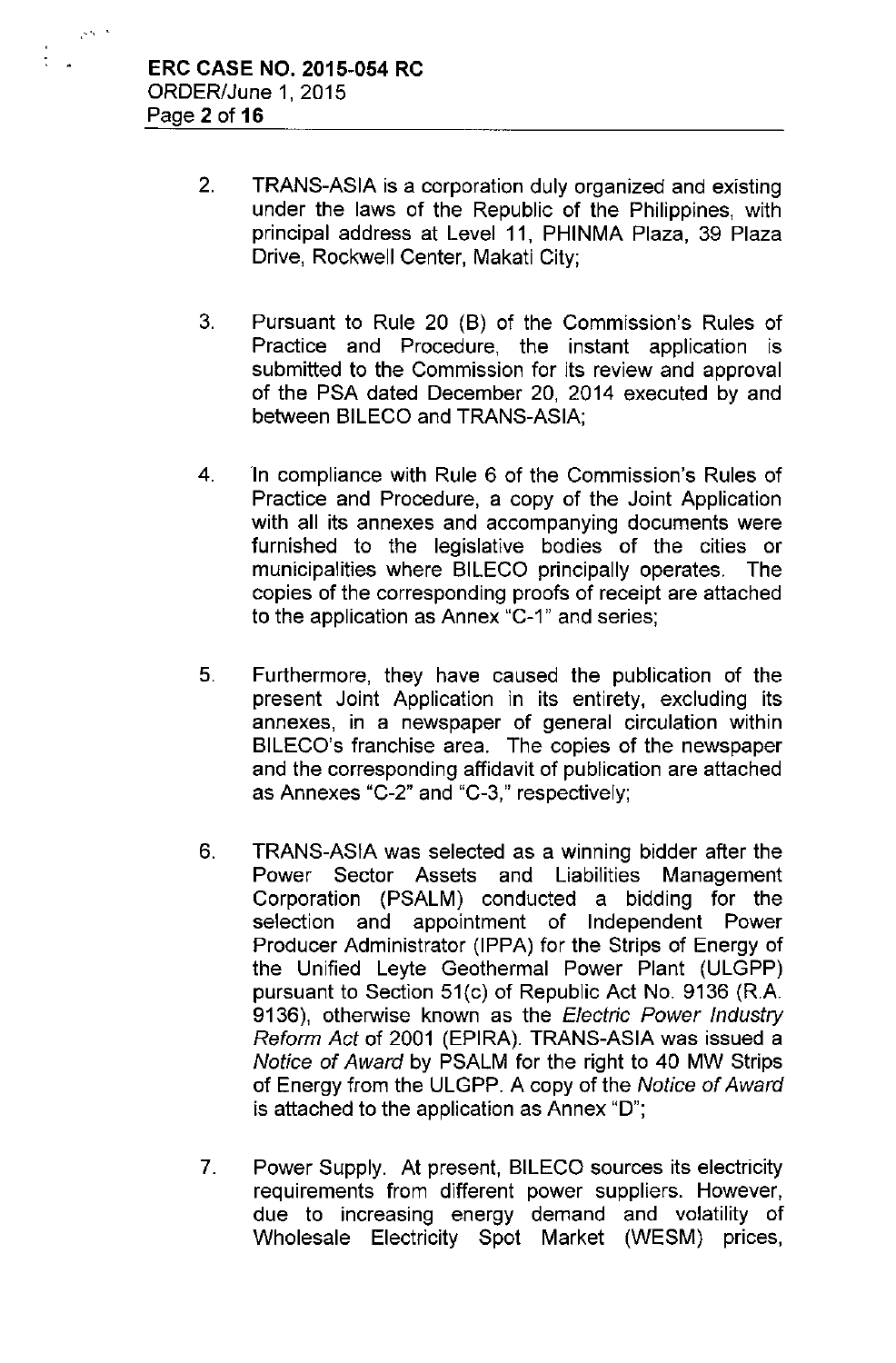BILECO deemed it necessary to look for additional capacity to address its electricity requirements, aggregate with other Region 8 ECs to ensure bargaining power in negotiating with potential power suppliers;

- 8. Regretfully, sometime on November 2013, Typhoon Yolanda severely hit the region which resulted to loss of lives, total shutdown of basic services, commercial establishments, tourism, agriculture, infrastructure, telecommunication, transportation, financial services, and hospitals, among others. Rehabilitation efforts and restoration of reliable electric services is essential for the economic recovery of the region;
- 9. Competitive Procurement Process. In view of the power supply and demand situation in the region and due to the damage brought about by Typhoon Yolanda, the eleven (11) electric cooperatives of Region 8 composed of Don Orestes Romualdez Electric Cooperative, Inc., Leyte II Electric Cooperative Inc., Leyte III Electric Cooperative Inc., Leyte IV Electric Cooperative Inc., Leyte V Electric Cooperative Inc., Southern Leyte Electric Cooperative Inc., Biliran Electric Cooperative, Inc., Samar I Electric Cooperative, Inc., Samar **II** Electric Cooperative Inc., Eastern Samar Electric Cooperative, Inc., (the "Region 8 ECs") agreed through a Memorandum of Agreement (MOA) to conduct a joint procurement of their short-term aggregated baseload requirement. A Bids and Awards Committee was created to conduct the "R8 Joint Competitive Power Supply Procurement" (R8 JCPSP). A copy of the MOA is attached to the application as Annex "E";
	- 9.1. The Region 8 ECs initially prepared their respective least-cost power supply plans and subsequently their aggregated demand for competitive bidding;
	- 9.2. The competitive tender was published and announced in the franchise areas of the Region 8 ECs. In addition, prospective Bidders (GENCOs, **IPP** Administrators and Wholesale Aggregators) were invited;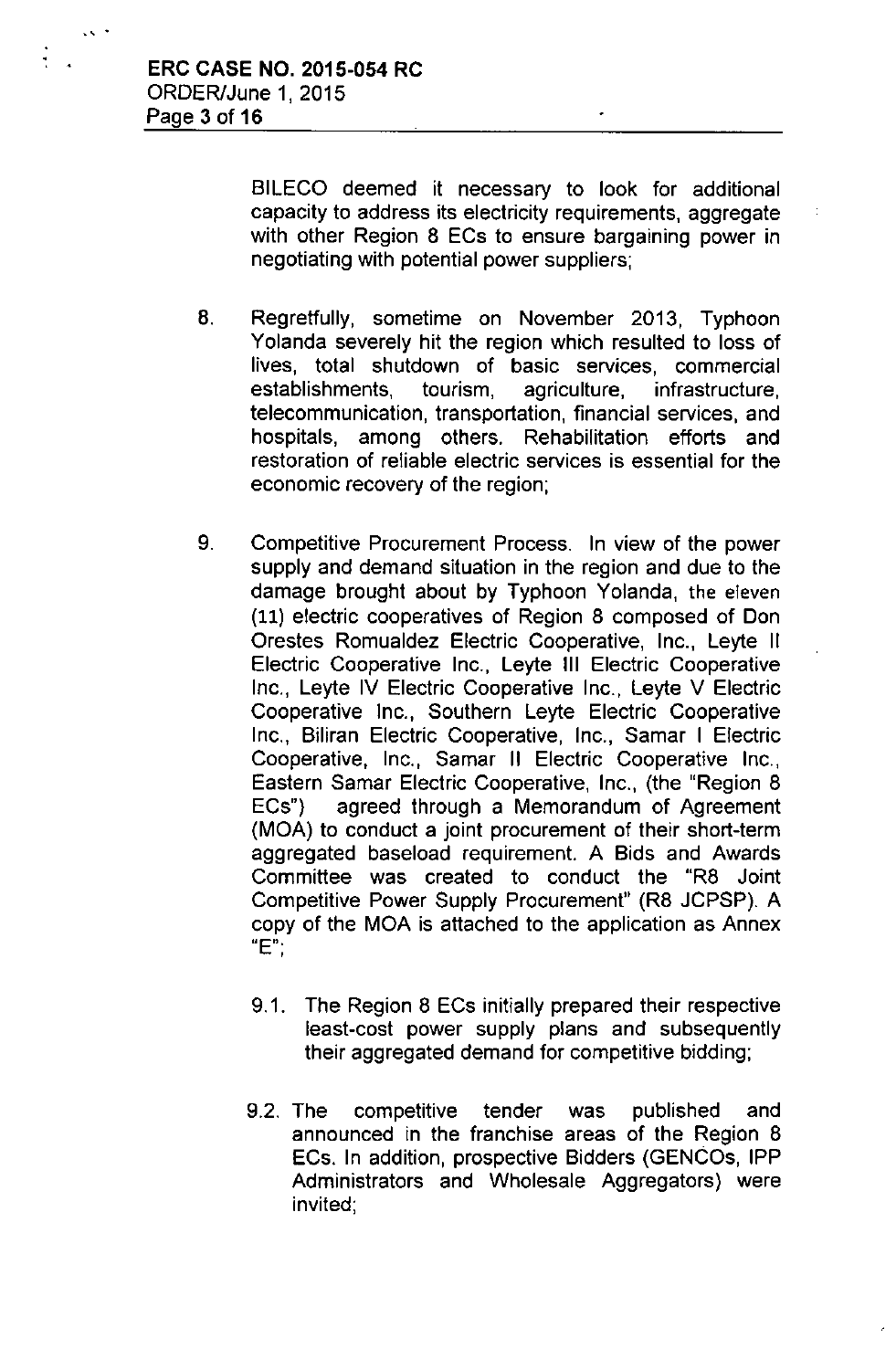$\lambda$ ,  $\lambda$ 

- 9,3, Scope of the Bid. The capacity offered by the winning bidder shall be allocated among the eleven (11) Region 8 ECs in proportion to their declared demand. A bidder may offer to supply capacity that is less than or equal to the aggregated baseload requirement in any or all of the contract years in increments of 1 MW. **In** the event that some winning bidders offered less than 11 MW, the loads shall be optimally allocated in such a way that the blended price from the R8 JCPSP is almost the same. In the event multiple bidders are declared winners for any contract year, all winning bidders shall enter into individual power supply agreements with each of the 11 ECs;
- 9.4. Bidders who signified their intention to join by buying the Bidding Documents attended Pre-Bid Conferences where they gave their comments and sought clarification on the bidding requirements and process. The BAC issued Bid Bulletins and the Final Instruction to Bidders;
- 9.5. The process followed the 2-envelope system, the legal requirements and proof of financial and technical capability in the first and the commercial offer in the second. Bids were evaluated based on an Evaluation Framework released to the bidders; and
- 9.6. After evaluating the bids of each supplier, on November 14, 2014, the BAC issued a Notice of Award declaring TRANS-ASIA as a winning bidder of 40 MW for Contract Year 2015 with a Lowest Calculated Responsive Bid Effective Price of PhP5.5489/kWh and an Offered Capacity of 20 MW for 2016 with a Lowest Calculated Responsive Bid Effective Price of PhP5.611/kWh;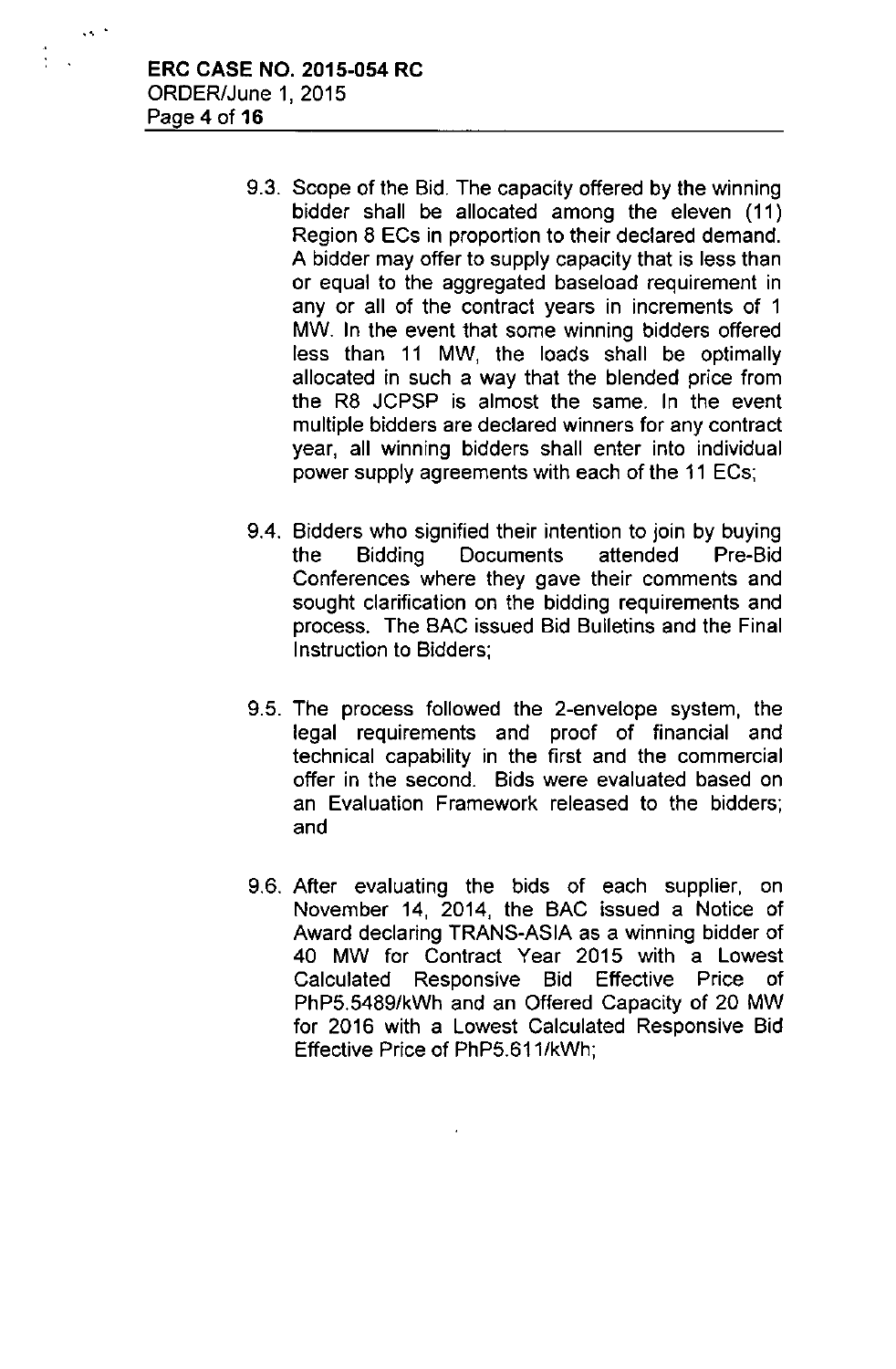## Abstract of the Power Supply Agreement and Related Information

10. The PSA between BILECO and TRANS-ASIA is the result of a joint procurement process for the short-term aggregated baseload power supply for 2015-2018 of Region 8 ECs;

### Salient Features

- 11. The PSA, between BILECO and TRANS-ASIA contains the following salient terms and conditions:
	- *11.1. Tenn.* The PSA shall have a term of two (2) years beginning December 26, 2014 to December 25, 2016. Commencement of supply of the Contracted Capacity shall be subject to the fulfillment of certain Conditions Precedent as provided in the PSA;
	- *11.2. Contracted Capacity.* The Contracted Capacity for BILECO for contract year 2015 is 1 MW;
	- *11.3. Delivery Points.* TRANS-ASIA shall supply the Contracted Capacity at the Market Trading Nodes of the ULGPP or from TRANS-ASIA's other electricity supply sources in case of Replacement Power;
	- *11.4. Unutilized Capacity and Exchange* of *Contracted Capacities.* The unutilized capacity, if any, of BILECO may be used by other Region 8 ECs or sold to the WESM;
	- *11.5. Replacement Power on Scheduled and/or Unscheduled Outages* of *ULGPP.* In the event that TRANS-ASIA is unable to deliver, or cause to be delivered, the Contracted Capacity, or a portion thereof, from the ULGPP for reasons not constituting a Force Majeure Event, TRANS-ASIA shall deliver, or cause to be delivered, said Contracted Capacity, or a portion thereof, at the Delivery Point from other generation or supply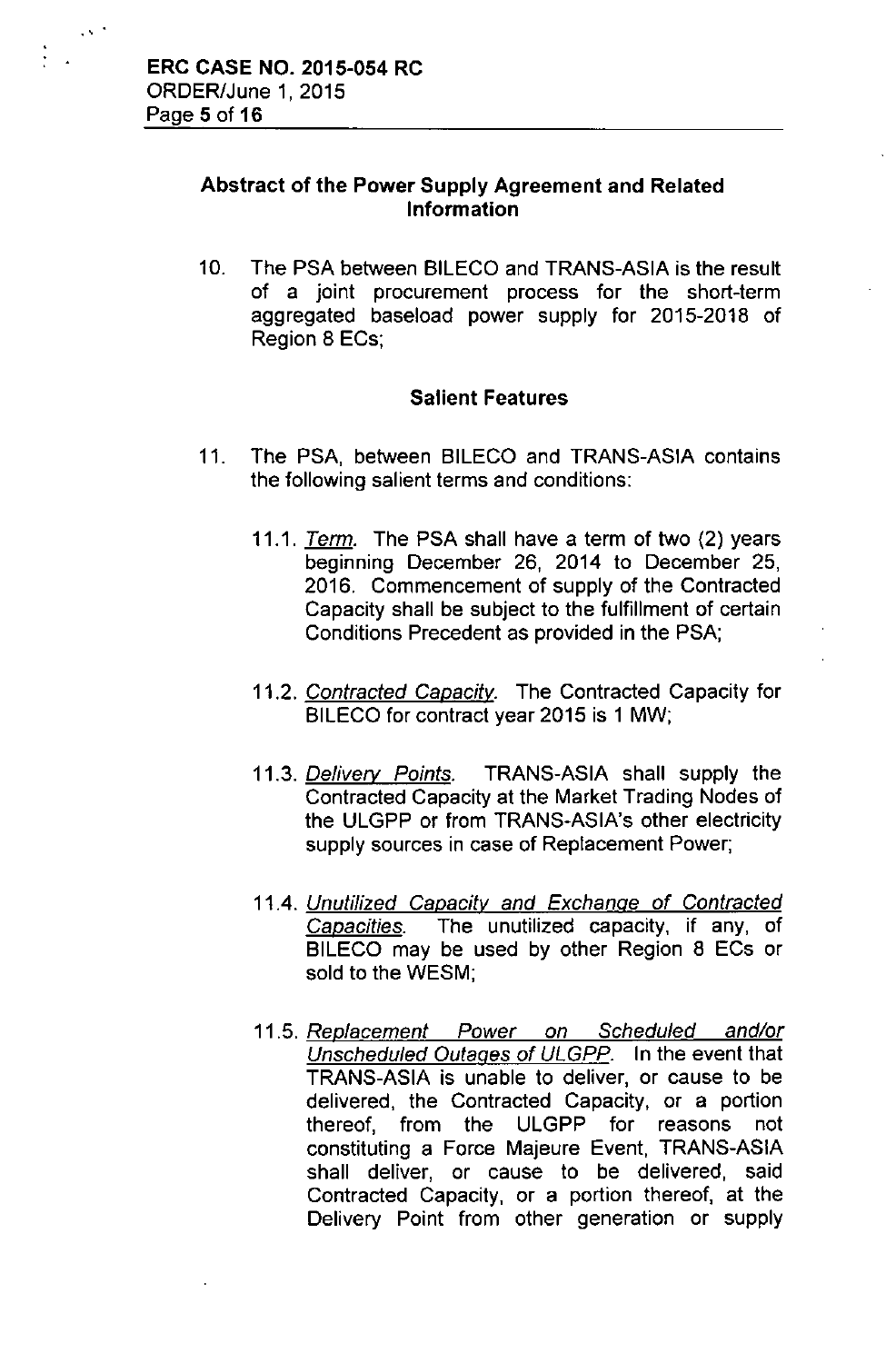$\mathbf{v}_{\infty}$ 

 $\frac{1}{2}$ 

sources, including the WESM, at the Electricity Fees as provided in PSA;

*11.6. Electricity Fees.* The BUYER shall purchase the electricity supplied by the TRANS-ASIA at a monthly Electricity Fee (EF), in PhP, computed as follows:

$$
EF = CC * H_T * [LPC * (0.7003 * \frac{LCPin}{LCPIr} + 0.2997) + FPC * FXn * (0.4497 * \frac{FCPIn}{FCPIr} + 0.5503)]
$$

Where:

| <b>Electricity Fee</b> | $\equiv$ | Electricity Fee, in PhP                                                                                                                                                                                                                                                                               |  |  |
|------------------------|----------|-------------------------------------------------------------------------------------------------------------------------------------------------------------------------------------------------------------------------------------------------------------------------------------------------------|--|--|
| CC                     | ≃        | <b>Contracted Capacity</b>                                                                                                                                                                                                                                                                            |  |  |
| HT                     | $=$      | Total number of hours in the Billing<br>Period                                                                                                                                                                                                                                                        |  |  |
| <b>LPC</b>             | $=$      | Local<br>Price<br>Component;<br>PhP1.7465/kWh                                                                                                                                                                                                                                                         |  |  |
| <b>LCPIn</b>           | =        | Philippine Consumer Price Index of the<br>calendar month corresponding the<br>billing period, for All Income Households<br>- All Items (2006=100), as published by<br>Philippine National Statistics<br>the<br>Coordination Board (or its substitute or<br>replacement agency, as the case may<br>be) |  |  |
| <b>LCPIr</b>           | =        | September 2014 Philippine Consumer<br>Price Index for All Income Households -<br>All Items (2006=100), as published by<br>Philippine National<br><b>Statistics</b><br>the<br>Coordination Board (or its substitute or<br>replacement agency, as the case may                                          |  |  |

FPC  $=$ Foreign Price Component; USD 0.0812 per kWh

be)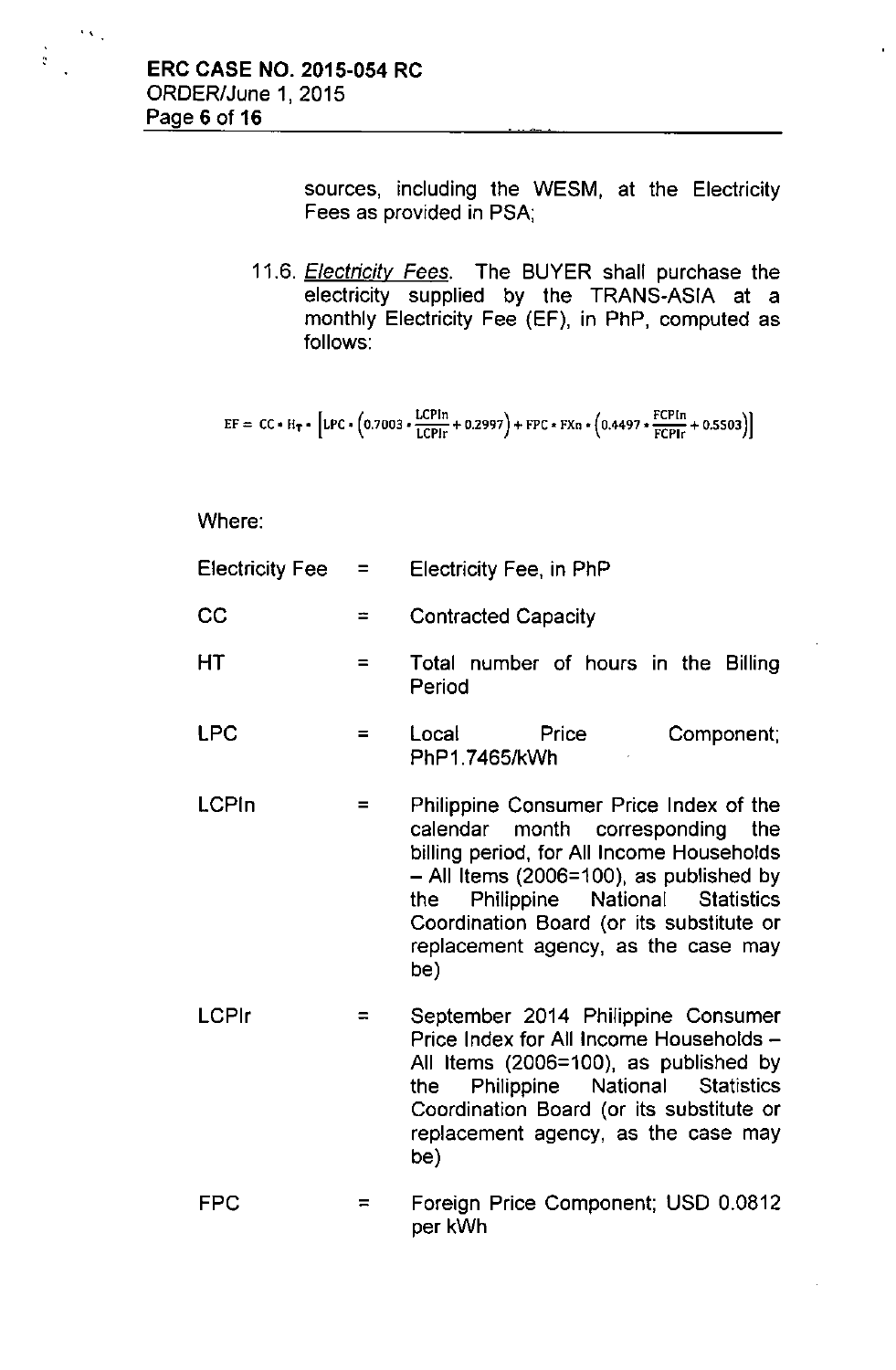$\mathcal{O}(\mathcal{E})$ 

| <b>FXn</b> | $=$ $\blacksquare$ | Philippine Peso vs. US Dollar Reference                               |  |  |  |
|------------|--------------------|-----------------------------------------------------------------------|--|--|--|
|            |                    | Rate as published by the Bangko                                       |  |  |  |
|            |                    | Sentral ng Pilipinas at the last working<br>day of the Billing Period |  |  |  |

- FCPln  $=$ US Consumer Price Index, All Items, International Financial Statistics (2010=100) for the calendar month corresponding the Billing Period
- FCPlr = US Consumer Price Index, All Items, International Financial Statistics (2010=100) for the month of September 2014

Should the published indices be unavailable for the corresponding billing month, the most recent available published indices shall be used subject to adjustments in subsequent billings as soon as published indices become available.

Should publication of any or all of the required indices be discontinued for a reasonable period of time, the parties shall mutually agree on a new Inflation Factor. Pending the new Inflation Factor, the last prevailing Inflation Factor shall be used until the new Inflation Factor is agreed between the parties and subject to retroactive adjustment.

*11.7. Charges for the account of B/LECO.* All WESM Charges for the delivery of the Contracted Capacity charged by the WESM trader of ULGPP, and other regulatory charges including all corresponding cost recoveries of ancillary services in the Reserve Market imposed upon the generators, shall be for the account of BILECO. *Value* Added Tax *(VAT)* shall be charged and passed on to the BILECO in accordance with applicable law. All other charges, fees, taxes and liabilities which may be imposed on, charged to, or incurred by TRANS-ASIA relative to the delivery of electricity to BILECO shall be for the account of BILECO;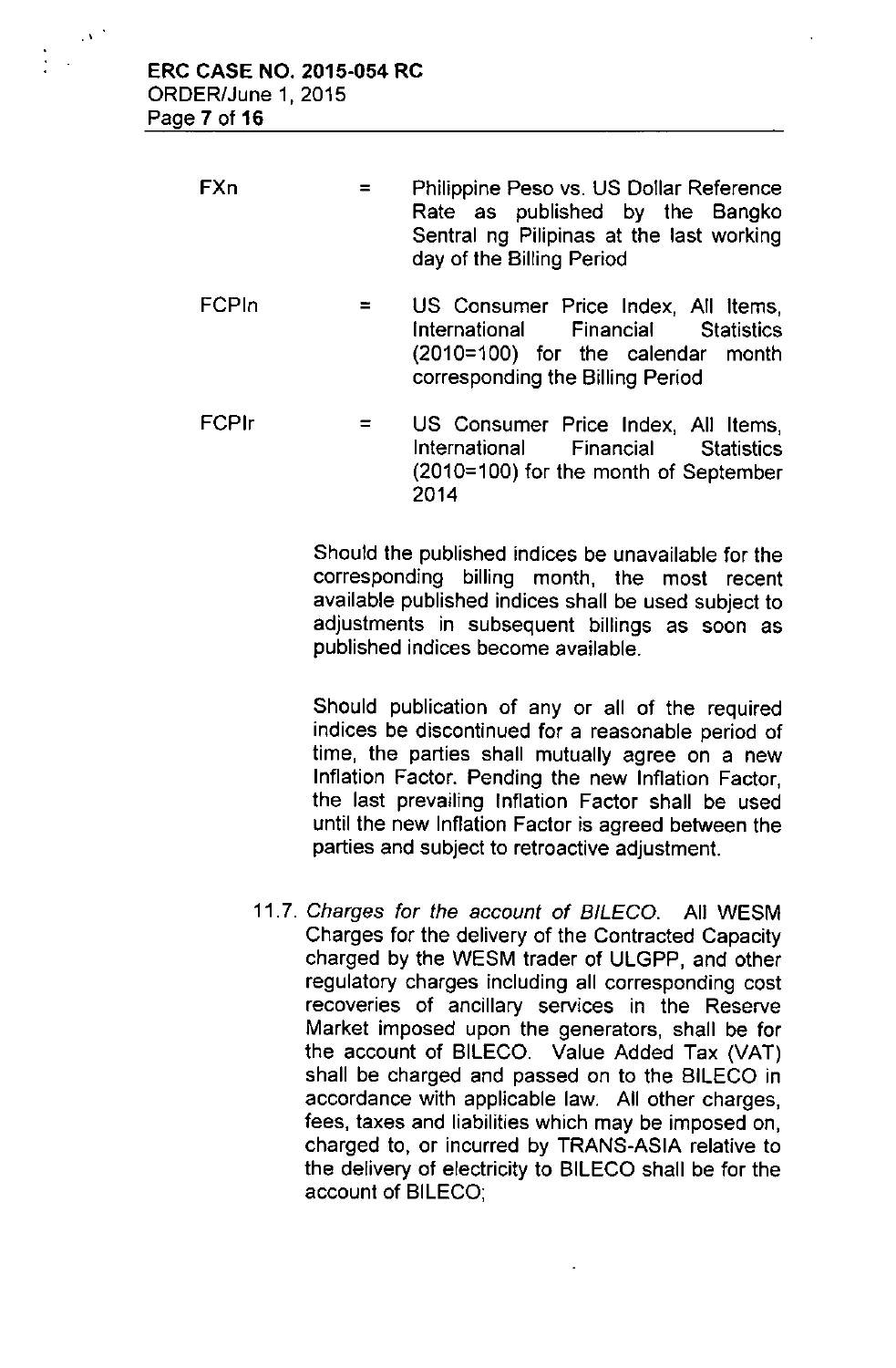, .

### Advantages of TRANS-ASiA's Supply and Rate Impact

- 12. The EPiRA established a new policy, legal structure and regulatory framework for the restructuring of the electric power industry to stimulate and create points of competition. As economic growth is interdependent with power intensive activities, the necessity of a free, open and competitive system in electricity supply in a regime of transparent and reasonable prices of electricity is necessary. Low power rates, sufficient capacity and an environment protective of investors and consumers are the end goals of the EPIRA;
- 13. Competition can be the best form of market regulation, it is premised on electricity suppliers ensuring that they give the best offer, advantage over competitors in terms of pricing, value-added 'benefits, quality of service ultimately resulting to consumers getting the best price for reliable supply of electricity;
- 14. The process adopted by the Region 8 ECs in choosing its power supplier ensures that BILECO and its member consumers achieve least cost supply of power through joint power supply planning and competitive procurement process;
- 15. The Electricity Fees as provided in the PSA is advantageous to BILECO's consumers given that the Region 8 ECs set simplified parameters to be followed by the bidders during the JCPSP;
	- 15.1. The market-based rate of Trans-Asia is the lowest compared to other generation companies who participated in the R8 JCPSP; and
	- 15.2. The indexation in the Electricity Fee is intended to provide for fair and transparent adjustment in fees to reflect specific and verifiable fluctuations in inflation and foreign exchange for the duration of the PSA;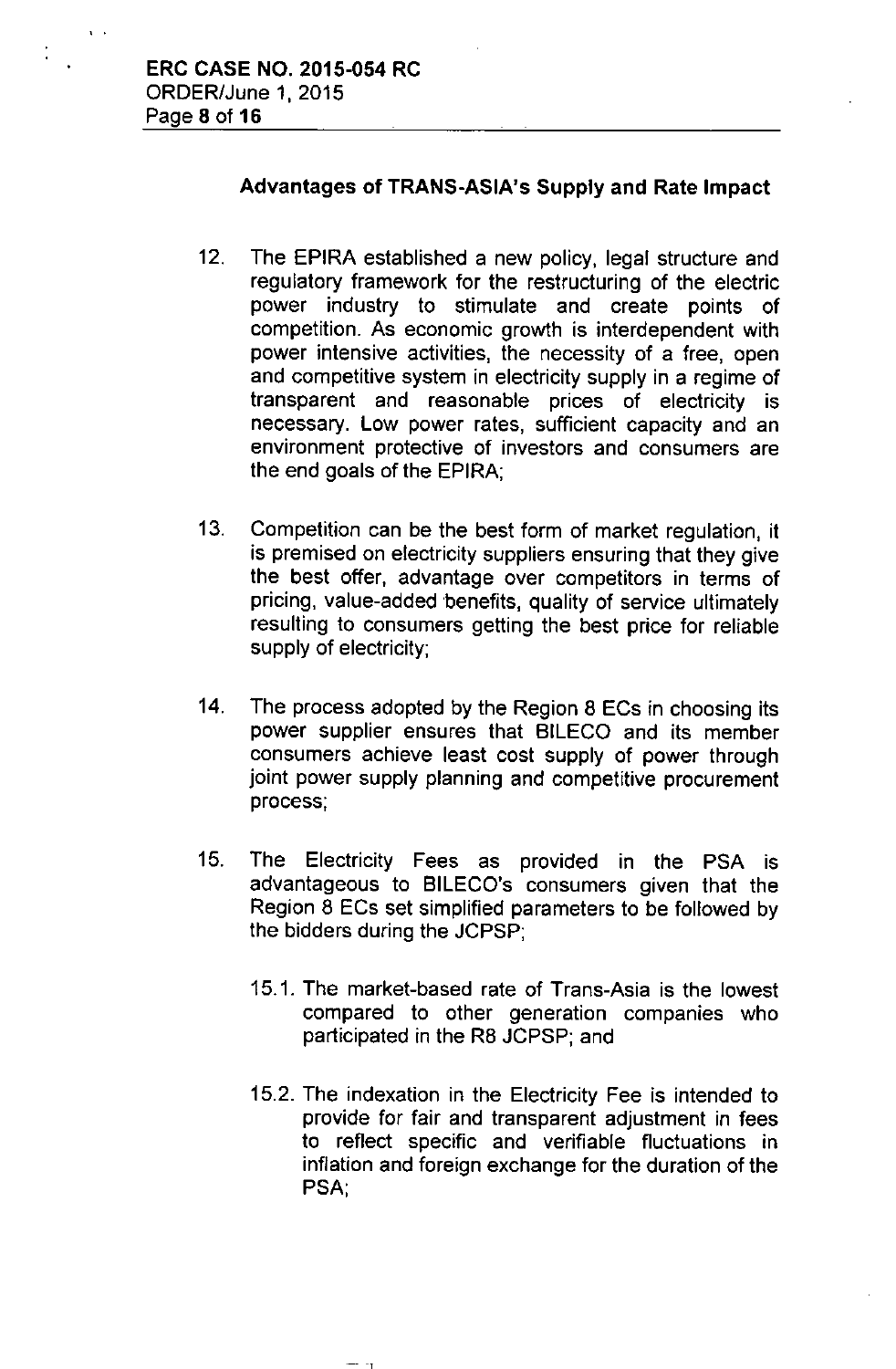16. BILECO has simulated and forecasted the effect of the inclusion of TRANS-ASIA's supply from the ULGPP:

#### Simulation of Generation Mix Rate with TRANS-ASIA for the year 2015:

| Supplier          | Forecasted    | Percent      | 2015 Average | Weighted            |
|-------------------|---------------|--------------|--------------|---------------------|
|                   | 2015 Quantity | <b>Share</b> | Rate         | <b>Average Rate</b> |
|                   | (kWh)         |              | (PhP/kWh)    |                     |
|                   | 21,290,565.96 | 62.48%       | 4.8339       |                     |
| <b>TRANS-ASIA</b> | 8,760,000.00  | 25.71%       | 5.5489       | 5.0616              |
| <b>WESM</b>       | 4,024,020.20  | 11.81%       | 5.2062       |                     |
| Total             | 34,074,586.17 | 100%         |              |                     |

#### Simulation of Generation Mix Rate without TRANS-ASIA for the year 2015:

| <b>Supplier</b>   | Forecasted    | Percent      | 2015 Average | Weighted            |
|-------------------|---------------|--------------|--------------|---------------------|
|                   | 2015 Quantity | <b>Share</b> | Rate         | <b>Average Rate</b> |
|                   | (kWh)         |              | (PhP/kWh)    |                     |
|                   | 21,290,565.96 | 62.48%       | 4.8339       |                     |
| <b>TRANS-ASIA</b> | 0.00          |              |              |                     |
| <b>WESM</b>       | 12,784,020.20 | 37.52%       | 5.8362       | 5.2099              |
| Total             | 34,074,586.17 | 100%         |              |                     |

### Generation Rate Impact: -0.1483

17. Clearly, entering into a PSA with TRANS-ASIA would significantly reduce BILECO's exposure to volatilities in the WESM considering and result to more stable electricity prices which will redound to the benefit of the member consumers;

# Allegations in Support of the Motion for Provisional Authority

18. The provisional approval of the instant Application, including the rate structure as embodied in the PSA, which will facilitate the timely implementation of the PSA, is imperative and warranted;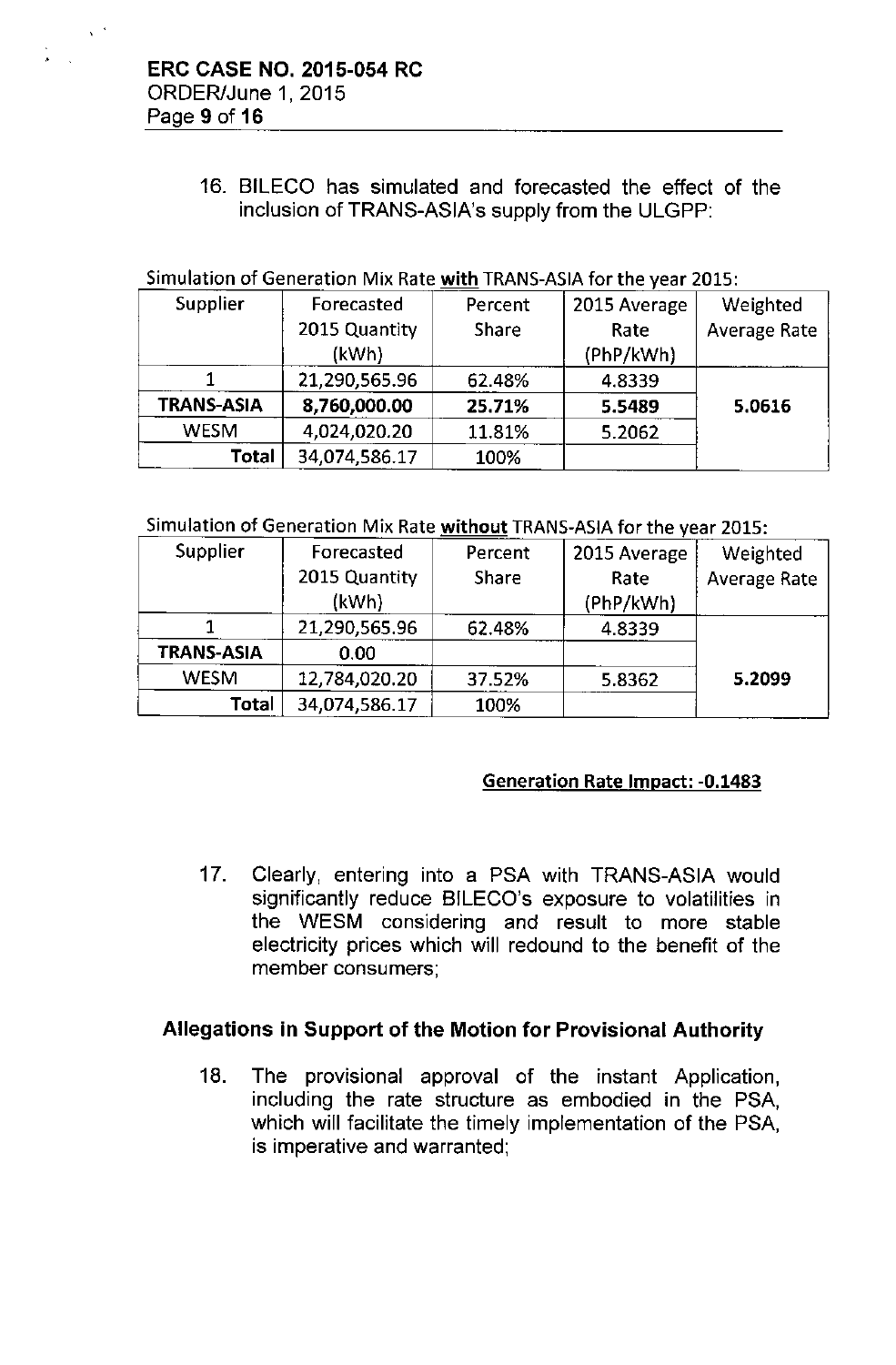, .

- 19. It will facilitate TRANS ASIA's supply of additional capacity to BILECO at the soonest possible time;
	- 19.1. BILECO needs such additional capacity not only to address the shortage of its power supply, but also to secure a more stable, reliable and efficient source of power supply;
	- 19.2. Considering the continuous recovery efforts of the local government within BILECO's franchise area, the necessity of stable, continuous, reliable supply of electricity is imperative to ensure that rehabilitation plans brought about by the damage due to Typhoon Yolanda are not discontinued or impeded. More importantly, reliable, uninterrupted and continuous electric supply will sustain, alleviate and boost the economic, financial and social development in the area; and
	- 19.3. Further, the supply of energy by TRANS-ASIA constitutes 25.71% of BILECO's electricity requirements, pending hearing and in the absence of any provisional authority, BILECO, its memberconsumers and the local government will gravely suffer as there is uncertainty in the supply of electricity. Likewise, the provisional approval of the instant application will allow BILECO to avail of the advantages of low power cost. The additional capacity will not only address BILECO's needs but the ECs' power requirements;
- 20. Significantly, the immediate implementation of the PSA will benefit all the electricity consumers;
- 21. The provisional approval of the instant application at the rate structure as provided in the PSA is also necessary for TRANS-ASIA to allow it operate at sustainable and viable levels necessary for TRANS-ASIA to fully pay all its contractual obligations and costs under its IPPA Agreement with PSALM. It will also allow BILECO to charge and collect the respective electricity fees as provided in the PSA from its member consumers;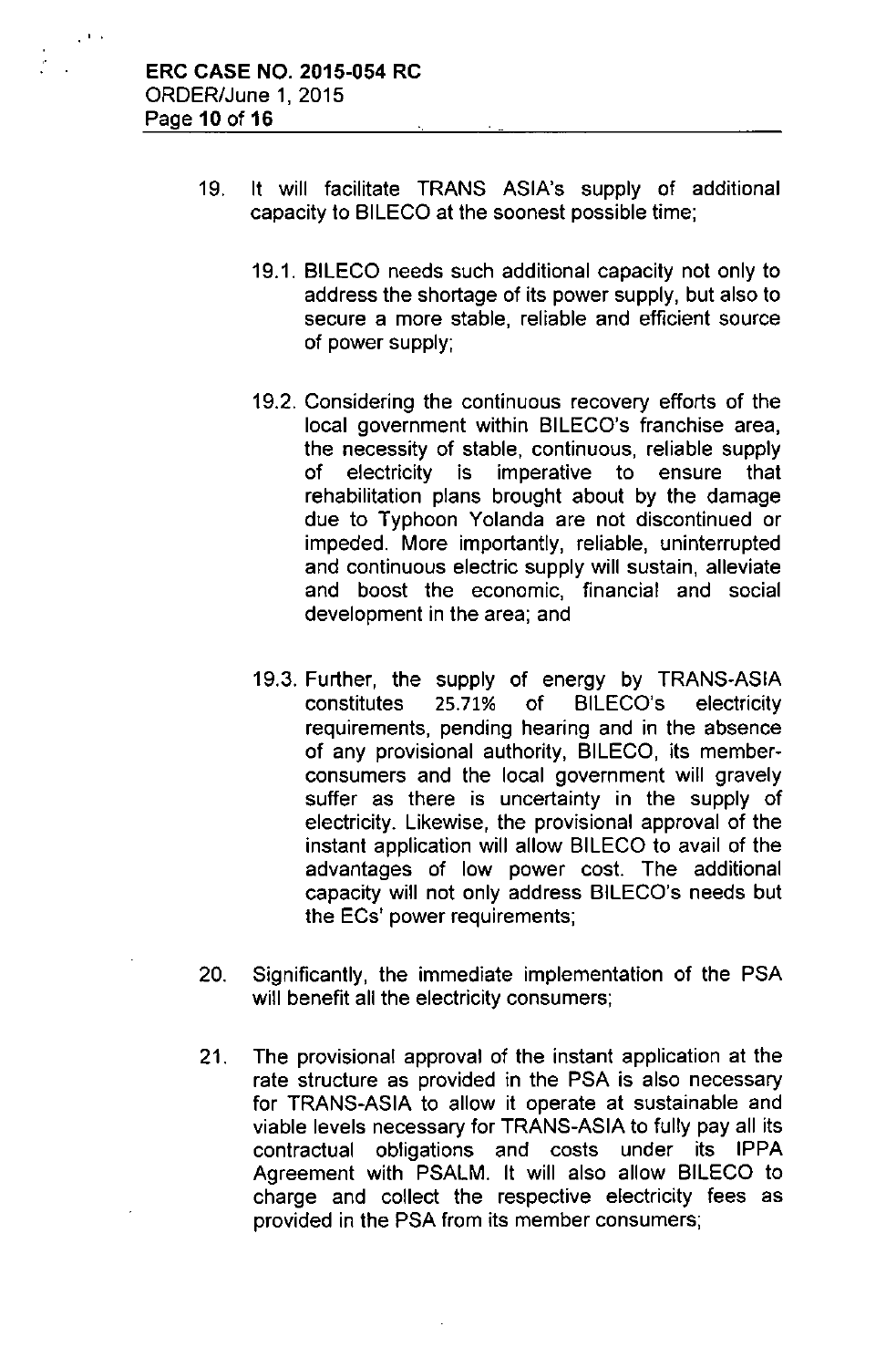22. They pray for the provisional approval of the instant application pursuant to Rule 14 of the Commission's Rules of Practice and Procedure;

## Allegations in Support of the Motion for Confidential Treatment of Annex "N"

- 23. Pursuant to Rule 4, Section 1 of the Rules of Practice and Procedure, they move for the confidential treatment of Annex "N" as they contain data, information, calculations, assumptions, formula which constitute trade secrets and which the TRANS-ASIA has the sole proprietary interest thereof. TRANS-ASIA will stand to be unduly prejudiced should it be disclosed to the public;
- 24. As ruled in *Air Philippines Corporation vs. Pennswell, Inc.,1* a trade secret may consist of any formula, pattern, device or compilation of information that is used in one's business and gives the employer an opportunity to obtain an advantage over competitors who do not possess the information. It is indubitable that trade secrets constitute proprietary rights and jurisprudence has consistently acknowledged the private character of trade secrets;
- 25. They submitted one (1) copy of Annex "N" in a sealed envelope, with the envelope and each page thereof stamped with the word "Confidential"; and
- 26. They pray that the Commission:
	- a. Pending hearing, immediately issue an Order provisionally approving the PSA and authorizing the rate structure as embodied therein. Further, that such rate structure as applied be allowed retroactive implementation starting December 26, 2014 so as to authorize BILECO to pass on the full amount of the fees and charges under the PSA to its consumers;

<sup>1</sup>**GR**No. **172835, December 19.** 2007.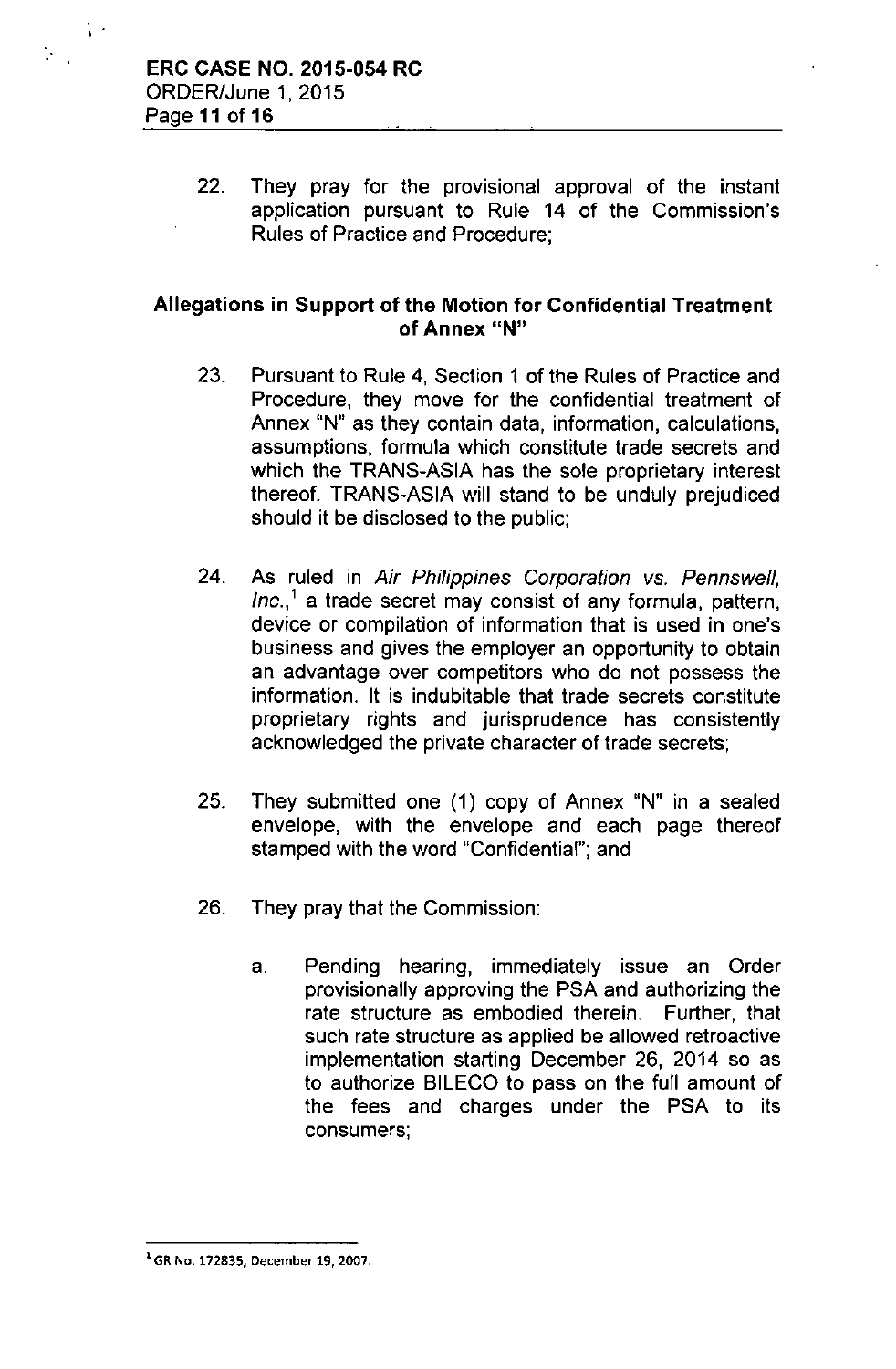- b. After due hearing, a final authority be issued authorizing the PSA including the rate structure as applied and finally approving retroactive implementation of the rate structure starting December 26, 2014 so as to authorize BILECO to pass on the full amount of the fees and charges under the PSA to its consumers; and
- c. An Order be issued granting the motion for confidential treatment of Annex "N", directing their non-disclosure pursuant to Rule 4 of the Rules of Procedure and prescribing the guidelines for the protection thereof.

|<br>!

Finding the said application to be sufficient in form and substance with the required fees having been paid, the same is hereby set for jurisdictional hearing, expository presentation, pre-trial conference and evidentiary hearing on the following dates and venues:

| Date                         | Venue                                 | <b>Particulars</b>                |  |
|------------------------------|---------------------------------------|-----------------------------------|--|
| 30,<br>2015<br>June          | <b>ERC Hearing Room.</b>              |                                   |  |
| (Tuesday)<br>two<br>at       | $15^{\text{th}}$<br>Floor,<br>Pacific |                                   |  |
| o'clock<br>in<br>the $\vert$ | Center Building, San                  | Jurisdictional Hearing            |  |
| (2:00)<br>afternoon          | Miguel<br>Avenue,                     |                                   |  |
| P.M.                         | Ortigas<br>Center,                    |                                   |  |
|                              | Pasig City                            |                                   |  |
| 31.<br>July<br>2015          | <b>BILECO's</b><br>main               | Hearing<br>Jurisdictional         |  |
| (Friday)<br>at<br>nine       | Office Brgy. Caray-                   | (Confirmation<br>Οf               |  |
| in<br>o'clock<br>the         | caray, Naval, Biliran                 | Jurisdictional                    |  |
| morning $(9:00 A.M.)$        |                                       | <b>Expository</b><br>Compliance), |  |
|                              |                                       | Presentation, Pre-Trial           |  |
|                              |                                       | Conference<br>and                 |  |
|                              |                                       | <b>Evidentiary Hearing</b>        |  |

BILECO and TRANS-ASIA are hereby directed to cause the publication of the attached Notice of Public Hearing, at their own expense, twice (2x) for *two* (2) successive weeks in two (2) newspapers of general circulation in the Philippines, with the date of the last publication to be made not later than ten (10) days before the date of the scheduled initial hearing. They are also directed to inform the consumers within BILECO's franchise area, by any other means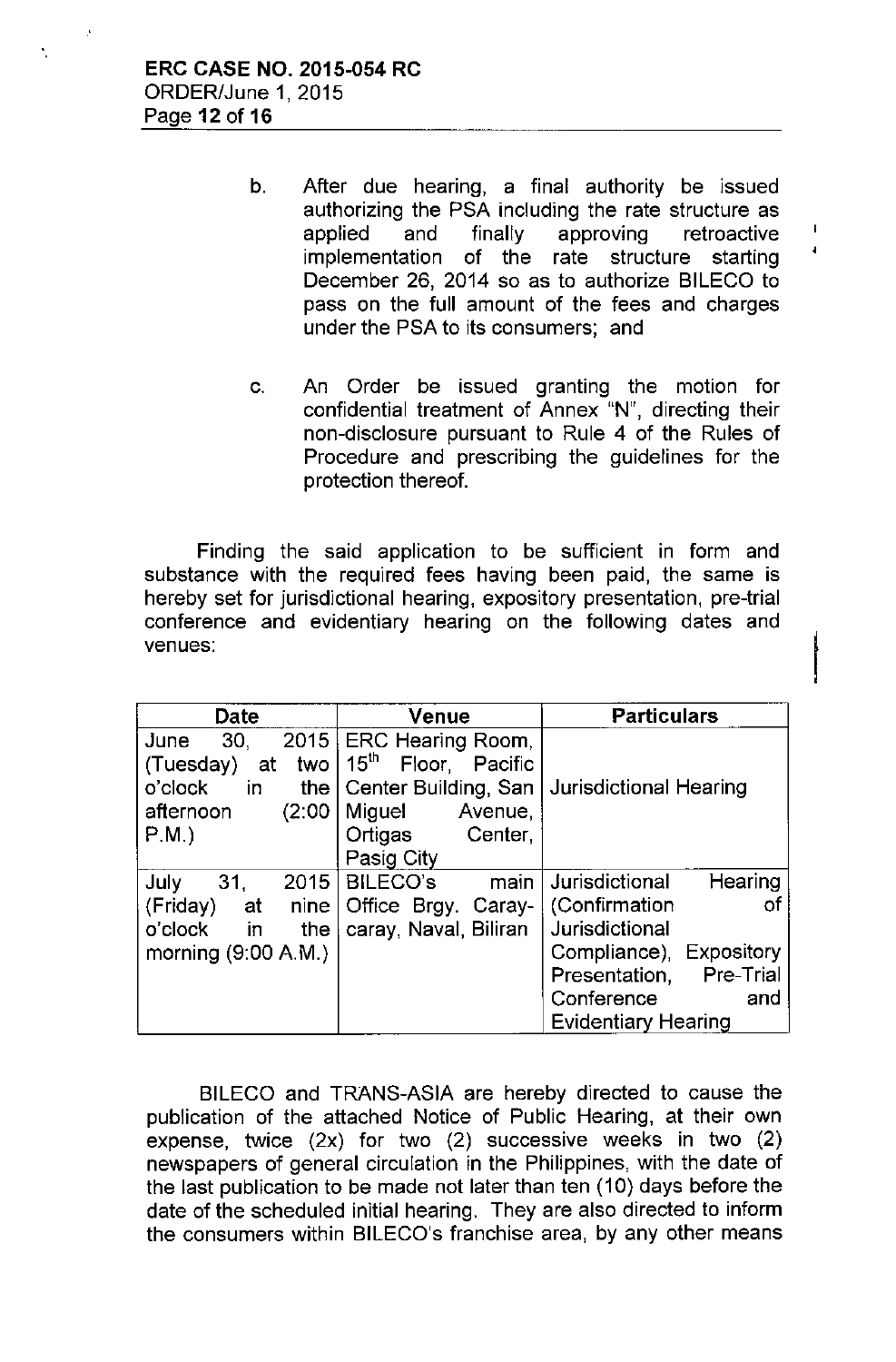available and appropriate, of the filing of the instant application, their reasons therefor, and of the scheduled hearing thereon.

Let copies of the application, this Order, and the attached Notice of Public Hearing be furnished the Office of the Solicitor General (OSG), the Commission on Audit (COA) and the Committees on Energy of both Houses of Congress. They are hereby requested, if they so desire, to send their duly authorized representatives at the scheduled hearings.

Likewise, let copies of this Order and the attached Notice of Public Hearing be furnished the Offices of the Provincial Governor of Biliran and the Mayors of the Municipalities within the franchise area of BILECO for the appropriate posting thereof on their respective bulletin boards.

BILECO and TRANS-ASIA are hereby directed to. furnish all those making requests therefor with copies of the application and its attachments, subject to reimbursement of reasonable photocopying costs.

On the date of the initial hearing, BILECO and TRANS-ASIA must submit to the Commission their written Compliance with the jurisdictional requirements attaching therewith, methodically arranged and duly marked, the evidences of the actual posting and publication of the Notice of Public Hearing consisting of certifications issued to that effect, signed by the afore-mentioned Governor and Mayors or their duly authorized representatives, bearing the seals of their offices, and the affidavits of the Editors or Business Managers of the newspapers where said Notice of Public Hearing were published together with the complete issues of the said newspapers, and such other proofs of compliance with the requirements of the Commission.

BILECO, TRANS-ASIA and all interested parties are directed to submit, at least five (5) days before the date of initial hearing and pretrial conference, their respective Pre-Trial Briefs containing, among others:

- (a) A summary of admitted facts and proposed stipulation of facts;
- (b) The issues to be tried or resolved;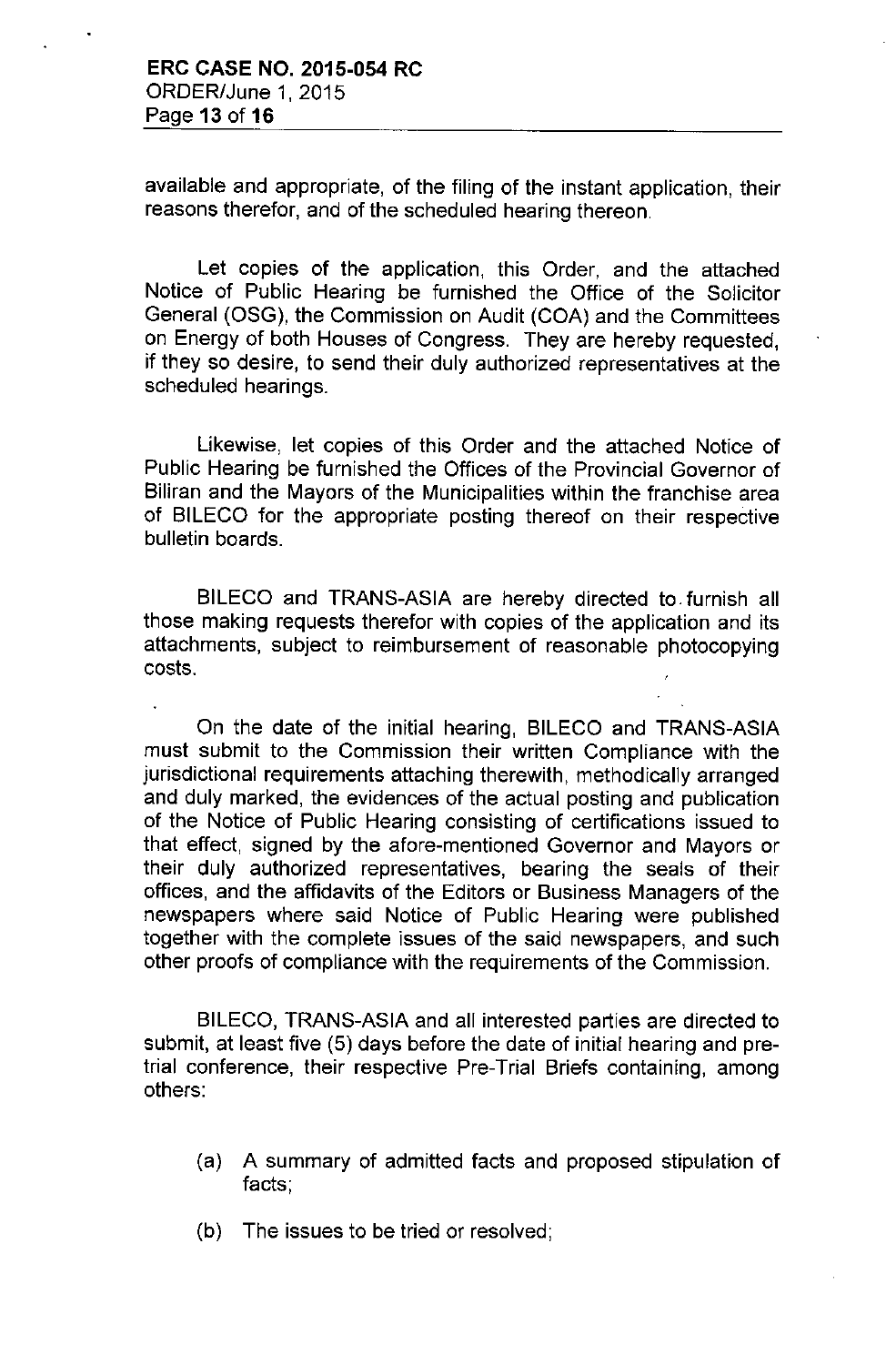..

- (c) The documents or exhibits to be presented, stating the purposes thereof and proposed markings therefore; and
- (d) The number and names of the witnesses, with their written testimonies in an individual affidavit form, to be attached to the Pre-Trial Brief.

Failure of BILECO and TRANS-ASIA to submit the required Pre-Trial Brief and Judicial Affidavits of their witnesses within the prescribed period shall be a ground for cancellation of the scheduled hearing, and the resetting of which shall be six (6) months from said date of cancellation.

As part of the pre-trial conference, BILECO and TRANS-ASIA must also be prepared to make an expository presentation of their application, aided by whatever communication medium that they may deem appropriate for the purpose, in order to put in plain words and explain, for the benefit of the consumers and other concerned parties, what the application is all about and the reasons and justifications being cited in support thereof.

### SO ORDERED.

Pasig City, June 1, 2015.

FOR AND BY AUTHORITY OF THE COMMISSION:

CWC<br>CRUZ-DUCUT Chairperson  $mu^{4}$ 

15-054 RC/BILECO TAOIL PSA Initial Order<br>-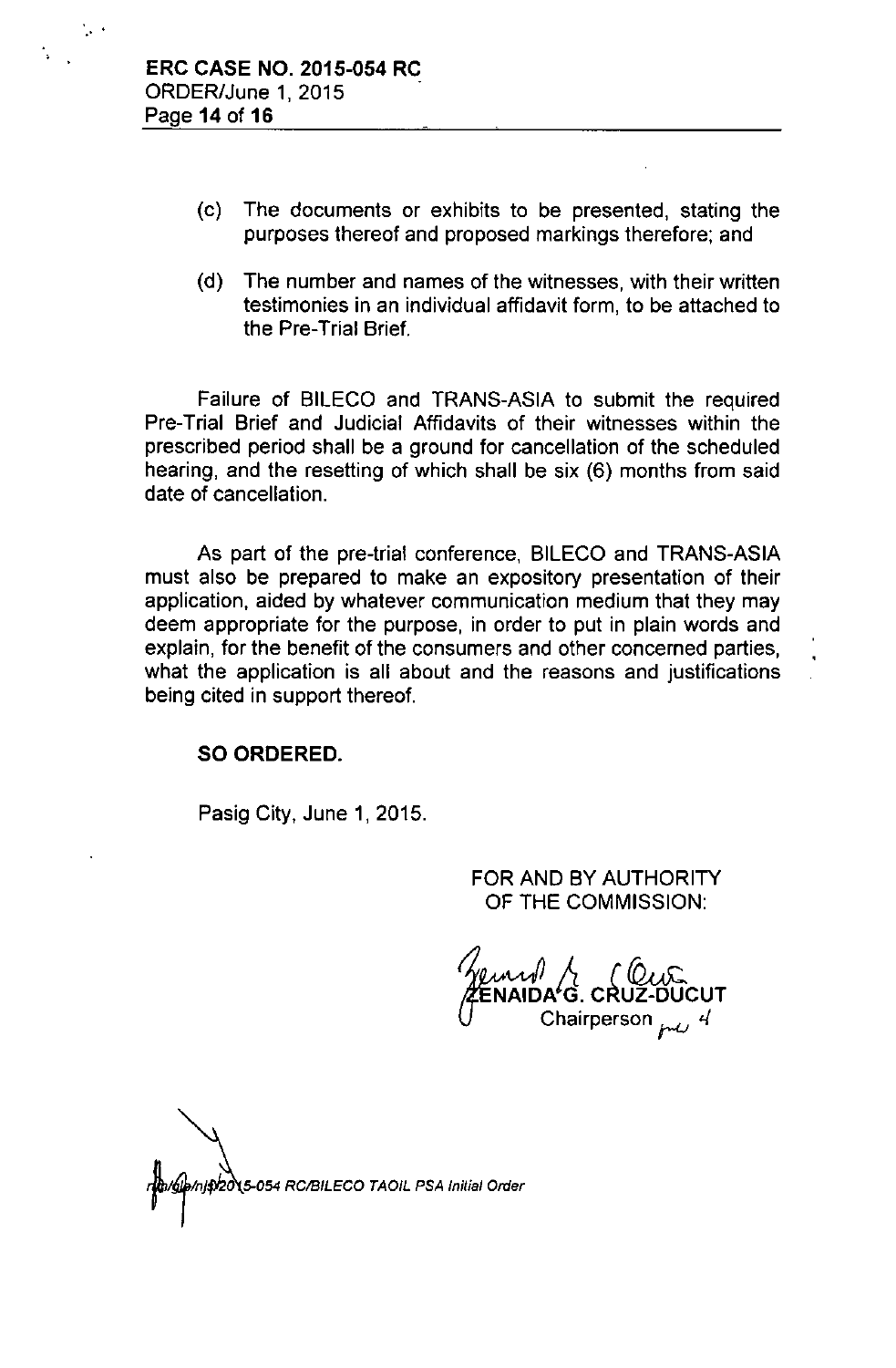# Copy Furnished:

 $\frac{1}{2}$ .

- 1. Atty. Maria Concepcion O. Ojeda Counsel for Applicants Delos Angeles Aguirre Olaquer Salomon Fabro and Ojeda 240 J. P. Rizal, Sta. Elena, Marikina City
- 2. The General Manager Biliran Electric Cooperative, Inc. Caray-caray, Naval, Biliran

## 3. The President

Trans-Asia Oil and Energy Development Corporation Level 11, PHINMA Plaza, 39 Plaza Drive, Rockwell Center, Makati City

- 4. The Office of the Solicitor General 134 Amorsolo Street, Legaspi Viliage, Makati City Metro Manila
- 5. The Commission on Audit Don Mariano Marcos Avenue Diliman, Quezon City

### 6. The Senate Committee on Energy Senate of the Philippines GSIS Building, Roxas Blvd., Pasay City

- 7. The House Committee on Energy House of Representatives Batasan Hills, Quezon City
- 8. The Municipal Mayor Almeria, Biliran
- 9. The Municipal Mayor Biliran, Biliran
- 10. The Municipal Mayor Cabucgayan, Biliran
- 11. The Municipal Mayor Caibiran, Biliran